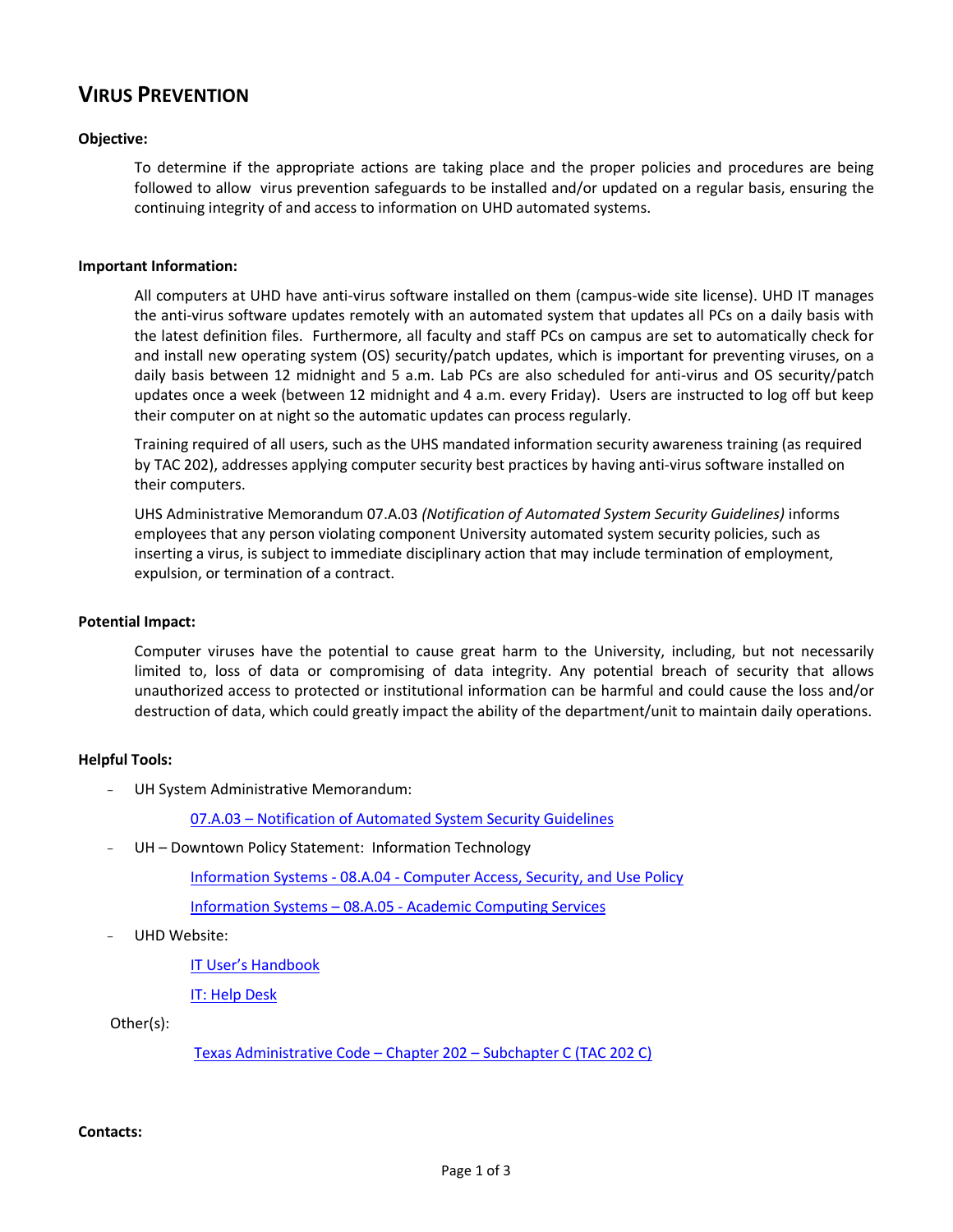| Jon Garza      | Help Desk             |
|----------------|-----------------------|
| garzaj@uhd.edu | help@uhd.edu          |
| 713-221-8950   | 713-221-8540 or x3000 |
| S701           | <b>S700</b>           |

### **Frequently Observed Weaknesses/Deficiencies:**

- Employees turn off their computers when they leave the office at night, preventing the installation of remote automated anti-virus software updates.
- Employees visit website, open e-mails or use software/memory devices that introduce viruses to University computers.

### **Best Business Practices:**

- 1. Ensure anti-virus software is installed and kept current on all computers.
- 2. IT management of daily anti-virus updates on all computers.